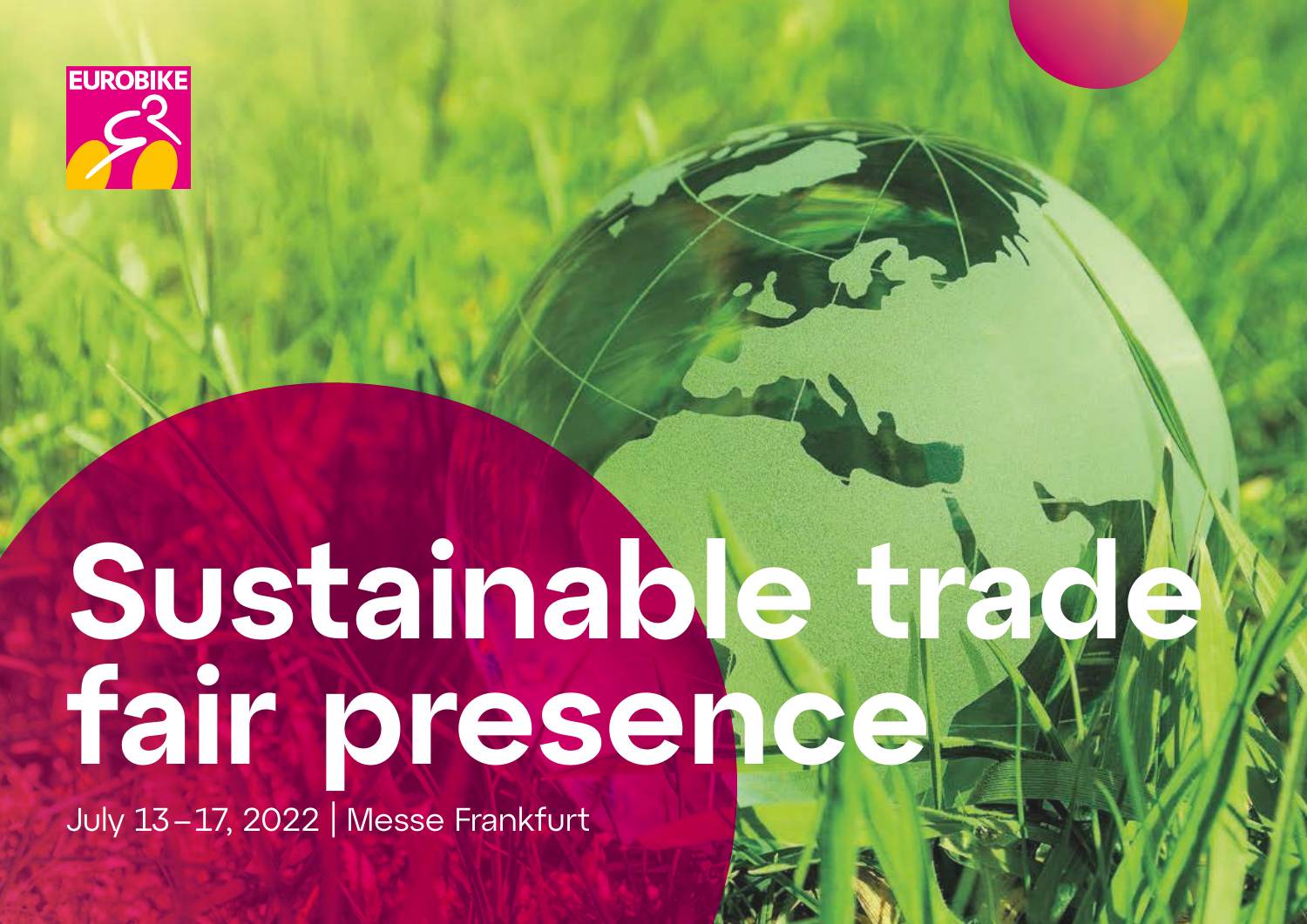### **Exhibiting sustainably at EUROBIKE**

Sustainable actions have been part of everyday practice for EUROBIKE for a very long time and are at the very heart of everything we do. In the move to Frankfurt, we are now going one step further. As an event location, Messe Frankfurt has committed to the goals of the UN Global Compact (an agreement between the UN and businesses) and for years has been performing various measures aimed at sustainable management. Among them are the operation of an on-site photovoltaic plant with an output of 1.5 GWh, the exclusive use of renewable energies and efficient materials management. For its catering requirements, Messe Frankfurt opts for regional partners. This ensures short, lowemission transport routes and fresh products – providing benefits for everyone.

To ensure that the world's leading bicycle trade fair also serves as a role model in matters of sustainability, we need the support of you the exhibitors. Only through joint action will our sustainability philosophy lead to lasting success!

This is why we are sending you a selection of ideas and tips on how you can include the many opportunities of the new trade show location in your plans and make your show presence all the more sustainable.

**1: Measures BEFORE the EUROBIKE show 2: Outward and homeward journeys 3: Measures DURING the EUROBIKE show**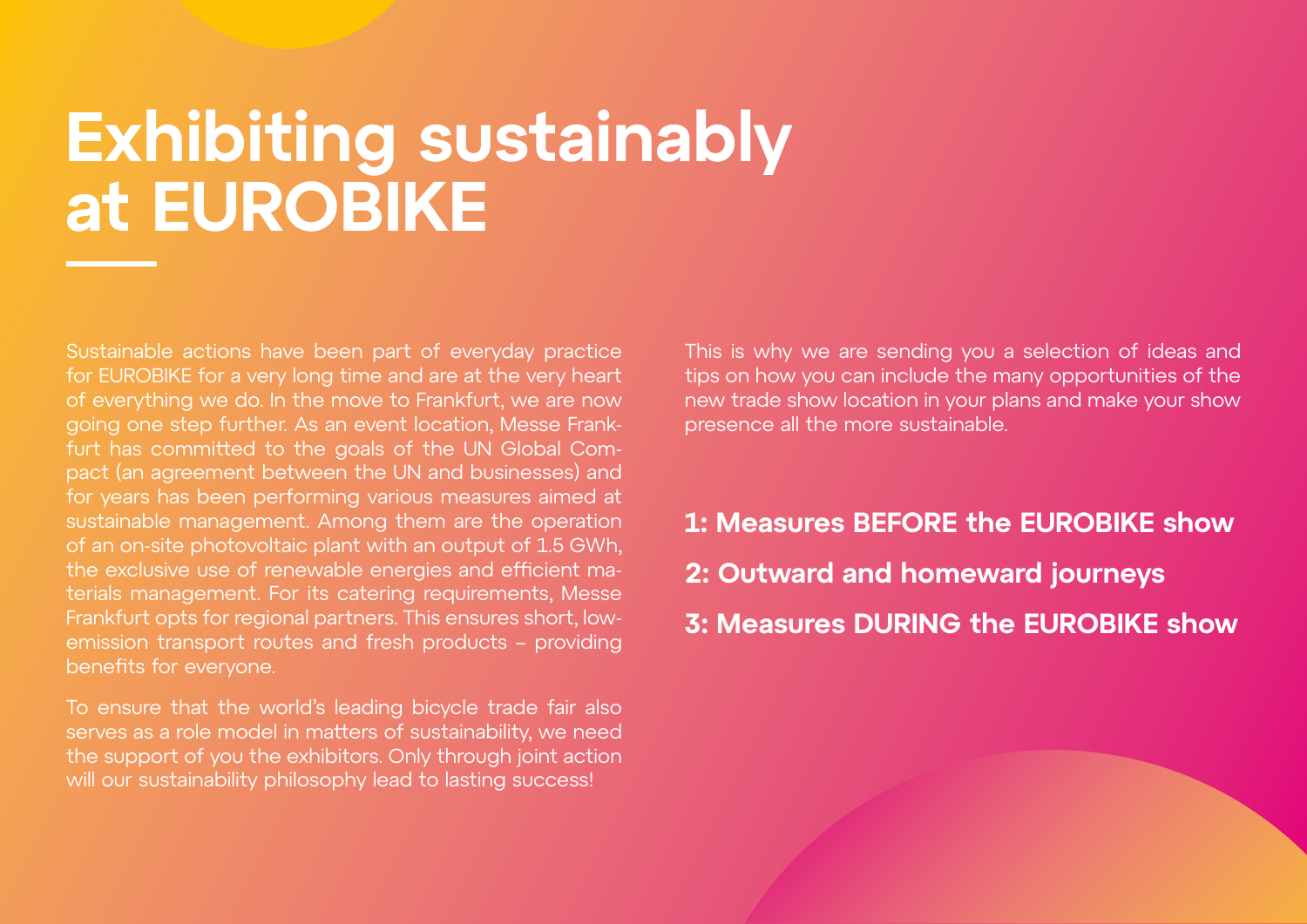### **1: Measures BEFORE the EUROBIKE show**

A few considerations before the trade show can achieve a number of benefits. This starts with advertising material, covers booth construction and extends to catering.

#### **Advertising material:**

- Replace printed goods with digital sources
- Create reusable brochures (without date, location)
- Use sustainable printed materials
- Pack long-lasting giveaways as promotional gifts

#### **Booth construction:**

- Use of reusable stand construction and materials
- Avoid carpets (in Hall 11 and 12) or use Cradle2Cradle mats
- ❭ [This way to the trade fair shop](https://serviceshop.messefrankfurt.com/portallogin?lang=en)

#### **Packaging and shipping:**

- Use biologically degradable or recyclable packaging
- Reassess shipping methods with a view to cutting CO2

#### **Catering:**

- Avoid non-reusable cutlery
- Use water refilling stations instead of plastic bottles
- Take advantage of regional suppliers for catering
- ❭ [This way to the trade fair shop](https://serviceshop.messefrankfurt.com/portallogin?lang=en)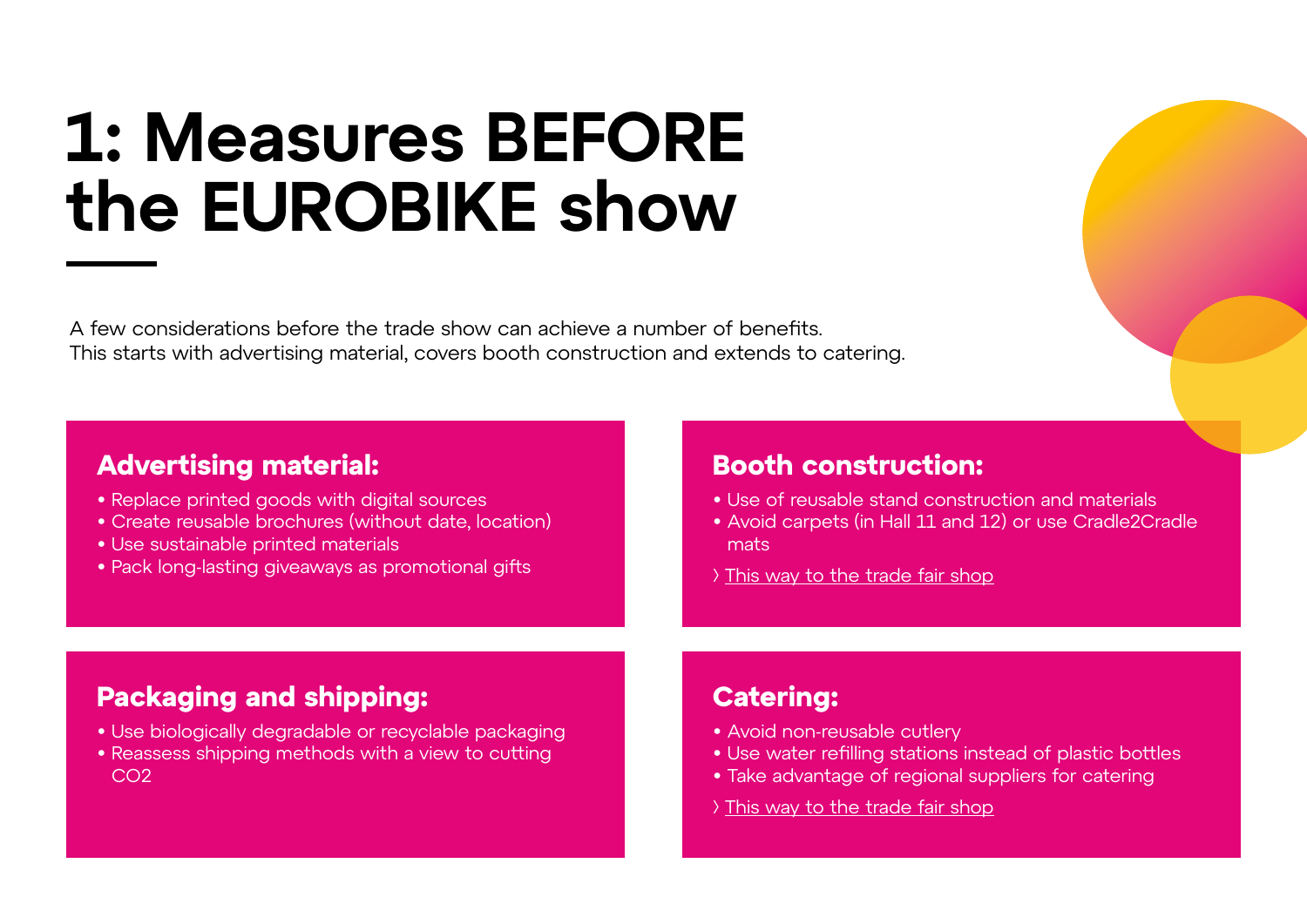## **2: Outward and homeward journeys**

The outward and homeward journeys to and from the trade fair offer great potential for CO2 savings.

The short routes in and around Messe Frankfurt mean that there is no need at all to use a car in the city. Most hotels are located at a maximum of 15 minutes' cycle ride away from the exhibition grounds. Public transport and the bike, of course, present fast, sustainable and practical alternatives. Special tickets for the public transport network also make this an economical option.

#### **Public Transport:**

• Saver tickets for long-distance trains with Deutsche Bahn

❭ [This way to the booking portal](https://www.veranstaltungsticket-bahn.de/?event=3105&language=de)

- Gratis day ticket for the public transport network in the Rhine/Main area for exhibitor
	- ❭ [Info on the RMV day ticket](https://www.rmv.de/c/en/tickets/your-ticket/tickets-overview/day-tickets/day-ticket)

#### **Bicycle:**

- Free bike rental (for 30 min) from DB Call a Bike Code: EUROBIKE2022
- Free EUROBIKE MAP for navigation
- Secure bicycle parking space on the exhibition grounds, free of charge for exhibitors